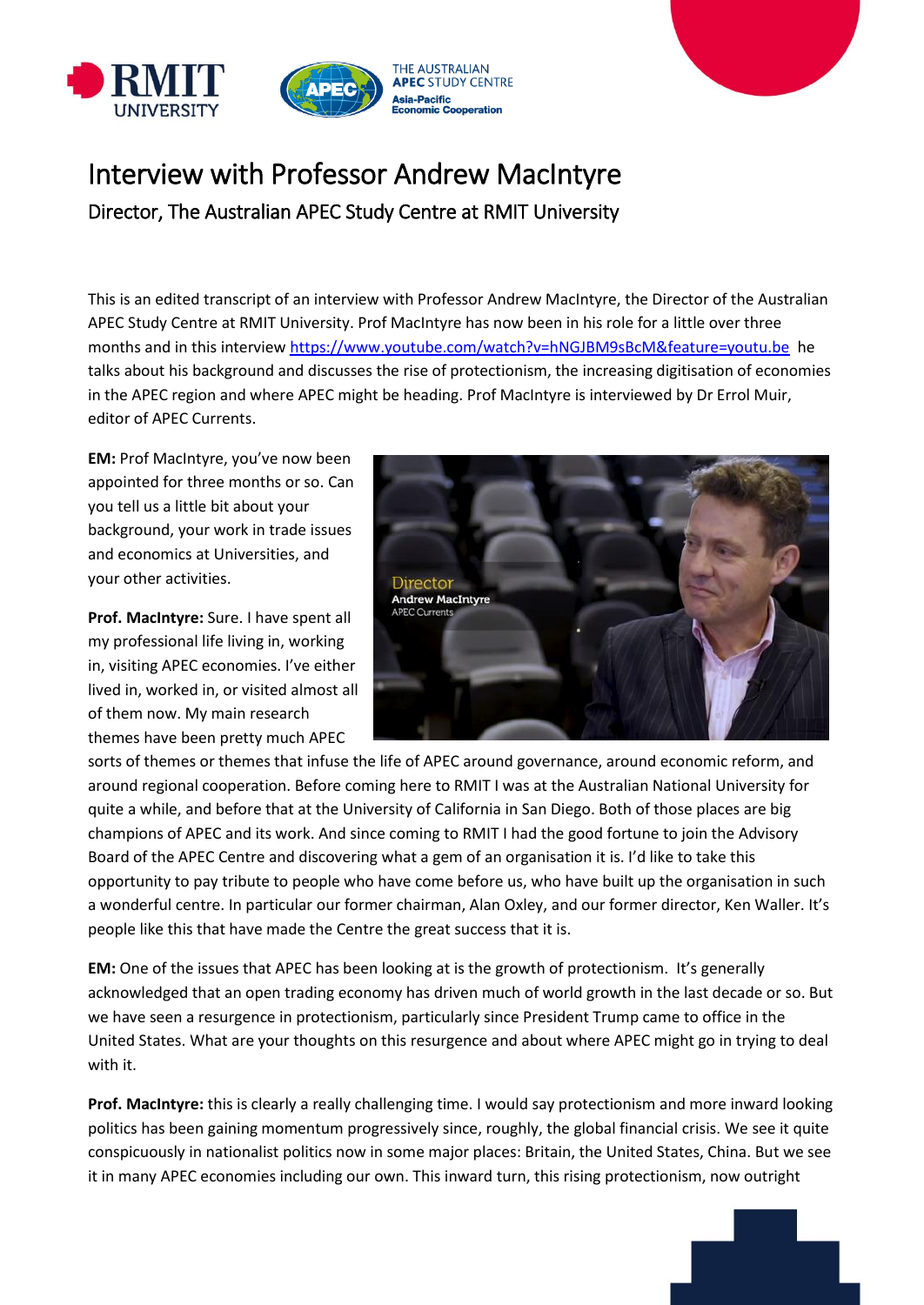



trade hostility between the United States and China. Things are complicated by being coupled with assaults on the dispute resolution mechanisms of the WTO and more broadly, a weakening of cross-border investment round the world. So, worrying times for the global economy. For our region, all eyes are on the upcoming summit. Encouragingly, APEC's Business Advisory Council has come up with a clear and strong statement that it is submitting to leaders about the sorts of reform they see as necessary. But we need to be under no illusion that the politics of this in key countries around the region is not conducive at the moment. So this is a really challenging time for APEC.

**EM:** One of the other issues that APEC has been dealing with is the digital economy and the ways in which the digital economy can drive world trade and improve living standards across all countries in the APEC region. How do you you see this debate developing and how you see digitisation affecting international trade.

**Prof. MacIntyre:** I think this is a one of the really exciting areas for all of us. Here in the higher education sector particularly, many of us are charged up by thinking about what might be possible, particularly for cross-border delivery of education services. But if I think about APEC, and what APEC can be doing in this area, two things stand out for me. One is a basic threshold issue of ensuring widespread access to affordable, high-speed digital capability in economies around the region. We are not there yet. We know in Australia we are not there yet. So that's a basic threshold which is still an issue. But moving beyond that, something that APEC can and is helping with, is how we harmonise different privacy regimes that exist around the region, and here the APEC cross-border privacy rules system is starting to get momentum. Singapore joining up to that earlier this year is adding momentum. And that's an area where, if we can get clearer and more agreed frameworks for protection of consumer data, we can see things starting to move.

**EM:** protectionism and digitisation are two areas where APEC has worked in the past. For the future, the APEC Leaders' summit is going to look at the future of APEC – things that it might do in the future. What are your thoughts on where that might head and, in particular, what effect it might have on the APEC Study Centre.

**Prof. MacIntyre:** Let's start with the encouraging. The APEC Post 2020 vision group is coming up with a nice vision for the future of APEC. But again we can be under no illusion. There is growing unease about the ability of APEC countries to come together, to get agreement on major issues, and get traction on them. This unease has been growing for some time. There are multiple fora out there vying for precedence for regional cooperation.

Two little noticed, little remarked, side benefits of APEC are important here. One that is always below the headlines is the value of the ongoing and institutionalised meetings among senior officials from across APEC economies and also business leaders from across APEC economies. Anyone involved in those linkages knows the value of them. The other is the opportunity that APEC summits afford for leaders of APEC economies to come together in whatever combination is necessary at that time, for meetings on the margin of the main forum to resolve pressing issues of the day.

Those are nontrivial benefits. That said, if APEC is unable on a sustained basis, to gain traction on the issues for which it is set up, to advance, questions will increasingly be asked about how much things like these side benefits are worth relative to other fora that might be out there. And that's where all of us that care